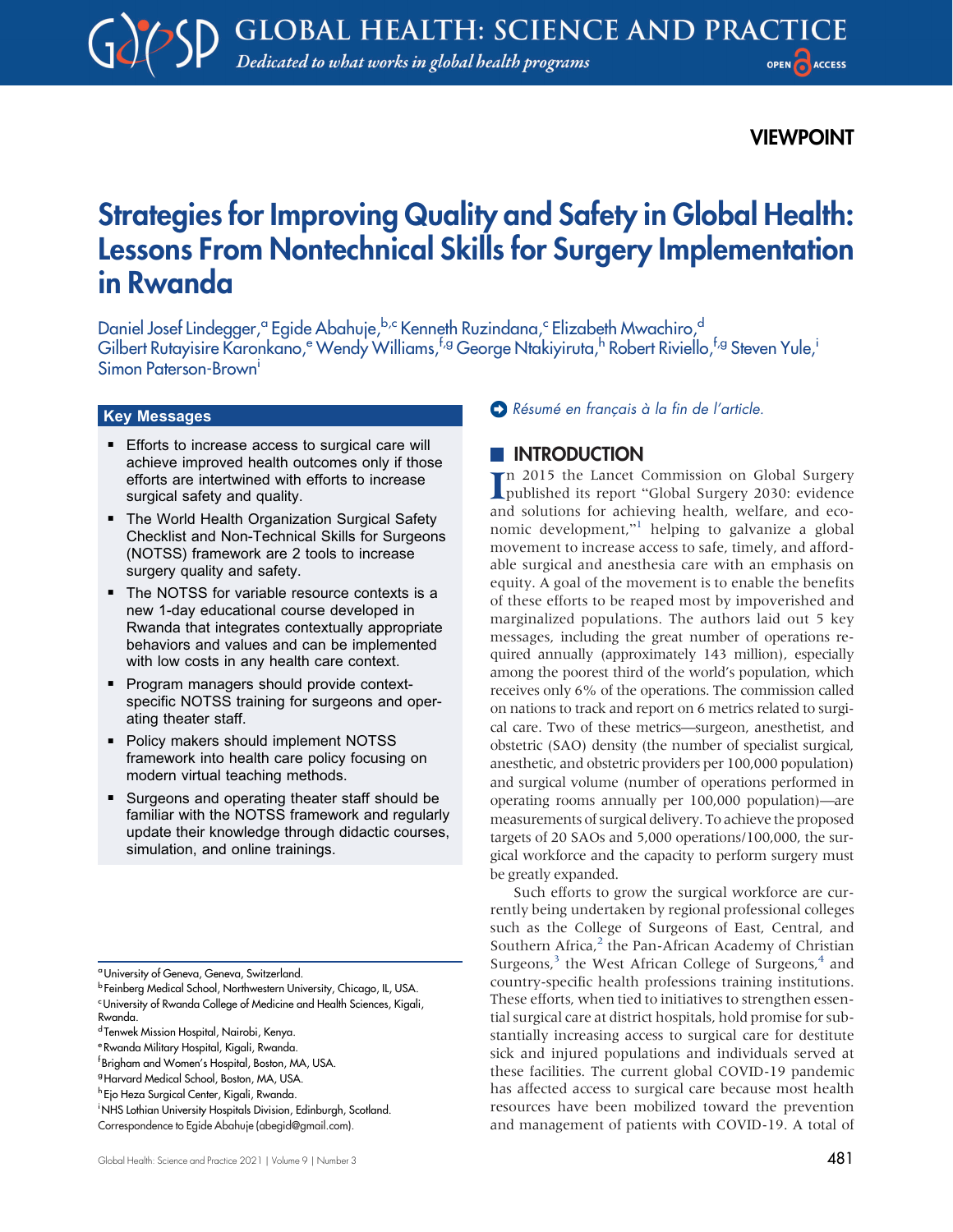28,404,603 surgical procedures are estimated to have been canceled globally due to COVID-19. In sub-Saharan Africa, 520,458 surgical procedures were estimated to have been canceled due to COVID-19. $5$ 

Efforts to increase surgical volume will achieve greater measures of health and economic wellness, but only if surgery is of high quality.

Efforts to increase surgical volume will achieve greater measures of health and economic wellness but only if surgery is of high quality. In contrast, expanded access to unsafe, poor-quality surgery will increase complications and surgical deaths, in essence, trading the disease burden of untreated surgical conditions for an epidemic of iatrogenic perioperative complications. This problem may be developing even now. For example, countries throughout Africa have invested in increasing access to cesarean delivery, which is needed to improve maternal and neonatal safety by treating obstructed labor and other complications of delivery. Proper and timely treatment of obstructed labor will decrease maternal and neonatal death rates and also eliminate obstetric fistula. While obstetric fistula due to untreated obstructed labor is decreasing, the incidence of iatrogenic vesicovaginal fistula and surgical site infections due to poorly performed cesarean delivery is on the rise.<sup>[6](#page-5-2)</sup> Hence, it is imperative that efforts to increase safety and quality in surgery be intertwined with efforts to increase access.

The World Health Organization Safe Surgery Checklist was developed to increase the safety of operating teams by encouraging communication and establishing shared mental models for teams performing surgical operations. Similarly, the Non-Technical Skills for Surgeons (NOTSS) framework was developed to improve intraoperative patient safety. NOTSS are defined as social (leadership, communication, and teamwork) and cognitive (situational awareness and decision making) skills that underpin medical knowledge, technical skills, and appropriate use of resources.

The categories of high NOTSS performance required in LMICs are identical to those in highincome countries, but the specific behaviors indicative of those

The NOTSS framework has 4 categories, and each category has 3 elements ([Figure\)](#page-2-0). The framework provides scaffolding for teaching and assessing that has been demonstrated to be useful across multiple contexts that vary richly in language, culture, resources, level of care in the health system, and surgical epidemiology. $8-11$  $8-11$  Finally, by emphasizing team training, since surgical care is delivered by multidisciplinary groups of health care specialists, updated versions of NOTSS serve as a model of team care that will increase safety and quality throughout health systems. This article describes how lessons learned from NOTSS implementation in Rwanda can be used to improve qual**skills are different.** ity and safety in global health programs. Based on

our experience in developing and implementing a NOTSS training program in Rwanda, we describe strategies that can be used to improve the quality of surgical care in efforts to improve access to timely and affordable surgery.

## NOTSS AND PATIENT SAFETY

Nontechnical skills (NTS) is a behavioral construct that originated in the aviation industry. An analysis of root causes of airplane crashes revealed that these events were not only due to lack of technology and technical skills but also a result of ineffective human factors among crew members. Crew resource management was subsequently developed as a way of reducing airplane disasters.<sup>12</sup> Similar to the airline industry, 80% of errors in an-esthesia<sup>[13](#page-5-7)</sup> and more than 50% of intraoperative surgical errors are due to ineffective communication between members of the surgical team. $^{14}$  $^{14}$  $^{14}$ Crew resource management transitioned to the health care industry through various NTS courses that were developed by different disciplines. In this regard, Anesthetists' Non-Technical Skills, Scrub Practitioners' List of Intra-operative Non-Technical Skills, and NOTSS were developed and largely taught in respective disciplines. In this article, we use the NOTSS framework as an example to describe how safety and quality of care can be improved as global access to care is increased.

Improvement of NOTSS can be achieved by appropriate training<sup>15,[16](#page-5-10)</sup> that can be integrated into undergraduate, postgraduate, and continuous health professions education curricula.<sup>16</sup> NOTSS for variable-resource contexts (NOTSS-VRC) is a novel educational curriculum for NTS for surgery that was developed in Rwanda by integrating contextually appropriate values and implemented as a 1-day course for surgical teams (general practitioners/surgeons, perioperative nurses, and anesthetists).

Before implementing the NOTSS course in Rwanda, Scott et al.<sup>[9](#page-5-11)</sup> conducted a systematic review to understand the contextual challenges to patient safety in low- and middle-income countries (LMICs). They identified that overburdened health care systems, lack of provider empowerment, and deficiencies in provider training compromise safe patient care in LMICs. Furthermore, a needs assessment to understand the critical NTS for surgeons needed for high performance in LMICs was conducted. This assessment identified that the categories of high NOTSS performance required in LMICs were identical to those in highincome countries, but the examples of specific behaviors indicative of those skills were different.<sup>11</sup>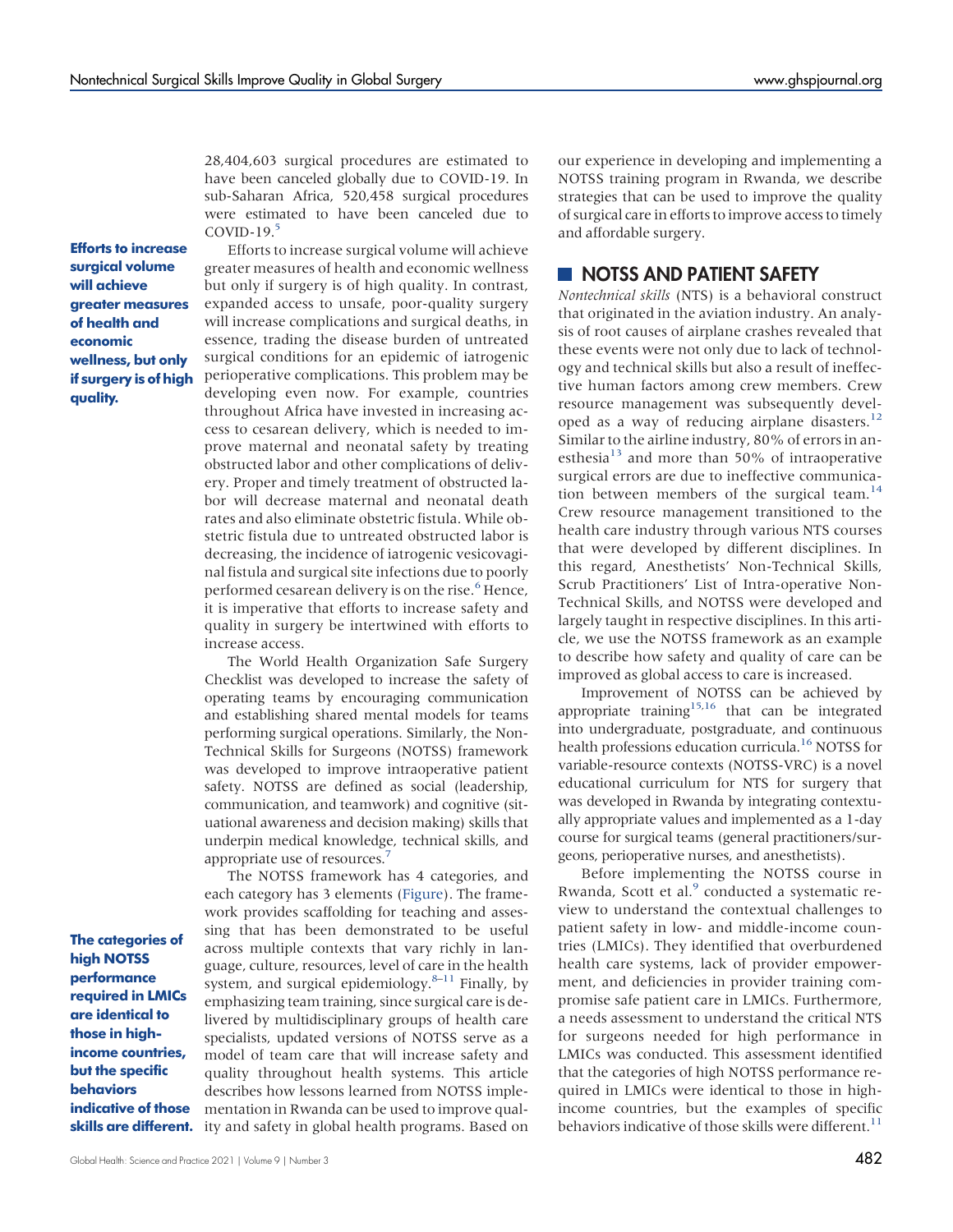| Category                                                                       | Category<br>rating* | <b>Element</b>                                                                                                                                                                                                                                                                                                        | <b>Element</b><br>rating* | Feedback on performance and debriefing notes                                                                                 |
|--------------------------------------------------------------------------------|---------------------|-----------------------------------------------------------------------------------------------------------------------------------------------------------------------------------------------------------------------------------------------------------------------------------------------------------------------|---------------------------|------------------------------------------------------------------------------------------------------------------------------|
| <b>Situation Awareness</b>                                                     |                     | <b>Gathering information</b>                                                                                                                                                                                                                                                                                          |                           |                                                                                                                              |
|                                                                                |                     | <b>Understanding information</b>                                                                                                                                                                                                                                                                                      |                           |                                                                                                                              |
|                                                                                |                     | Projecting and anticipating future state                                                                                                                                                                                                                                                                              |                           |                                                                                                                              |
| <b>Decision Making</b>                                                         |                     | <b>Considering options</b>                                                                                                                                                                                                                                                                                            |                           |                                                                                                                              |
|                                                                                |                     | Selecting and communicating option                                                                                                                                                                                                                                                                                    |                           |                                                                                                                              |
|                                                                                |                     | Implementing and reviewing decisions                                                                                                                                                                                                                                                                                  |                           |                                                                                                                              |
| <b>Communication and</b><br><b>Teamwork</b>                                    |                     | <b>Exchanging information</b>                                                                                                                                                                                                                                                                                         |                           |                                                                                                                              |
|                                                                                |                     | Establishing a shared understanding                                                                                                                                                                                                                                                                                   |                           |                                                                                                                              |
|                                                                                |                     | Co-ordinating team activities                                                                                                                                                                                                                                                                                         |                           |                                                                                                                              |
| Leadership                                                                     |                     | Setting and maintaining standards                                                                                                                                                                                                                                                                                     |                           |                                                                                                                              |
|                                                                                |                     | <b>Supporting others</b>                                                                                                                                                                                                                                                                                              |                           |                                                                                                                              |
|                                                                                |                     | Coping with pressure                                                                                                                                                                                                                                                                                                  |                           |                                                                                                                              |
| 1 Poor<br>2 Marginal<br>3 Acceptable<br>4 Good<br><b>Not Applicable</b><br>N/A |                     | * 1 Poor; 2 Marginal; 3 Acceptable; 4 Good; N/A Not Applicable<br>Performance endangered or potentially endangered patient safety, serious remediation is required<br>Performance indicated cause for concern, considerable improvement is needed<br>Performance was of a satisfactory standard but could be improved |                           | Performance was of a consistently high standard, enhancing patient safety; it could be used as a positive example for others |

#### <span id="page-2-0"></span>FIGURE. Nontechnical Skills for Surgeons Rating Tool

Based on these findings, Lin et al. $8$  developed a NOTSS-VRC consisting of teaching videos, didactic lectures for a 1-day course, and a handbook for instructors. The curriculum can be implemented without significant financial cost in a resourceconstrained country as an educational or qualityimprovement strategy.

During course implementation, instructors collected feedback from participants. Based on this information, the course was revised and expanded to include other members of surgical teams (obstetricians, gynecologists, anesthetists, and perioperative nurses).

To accommodate all members of the surgical team; the terminology and examples of skills indicative of effective and ineffective behaviors were revised and they integrate all specialties. In addition, local instructors were trained and supported to teach NOTSS to surgical care providers from Rwandan district hospitals.

Although there are no patient-related data from Rwanda, a report by Scott et al.<sup>[11](#page-5-5)</sup> showed that understanding of NOTSS among residents improved significantly after taking the course, which is a strong argument for its usefulness in LMICs. Evaluation of the NOTSS-VRC course showed

that participants' knowledge of NTS improved after the course. In addition, the training was perceived as "enjoyable, practical and informative" by the course participants.<sup>[8](#page-5-4)</sup> Furthermore, Abahuje et al. $17$  found that after completing a NOTSS program, participants were able to translate NTS in a clinical environment, and they perceived that the NOTSS program empowered them to speak up and helped them to improve team dynamics and to provide safe patient care. Similarly, Mossenson et al. $18$  evaluated the impact of the Vitals Anesthesia Simulation Training (VAST) course in Rwanda. The VAST course is a 3-day simulation-based program that teaches core clinical skills and NTS required by anesthesia providers in limited-resource settings. This evaluation showed that participants acquired and retained knowledge up to 3 months after completing the VAST course. Participants reported that after taking the course, they were empowered to advocate for better patient care and system improvement.

Gordon et al.<sup>[19](#page-5-14)</sup> carried out a systematic review to analyze the effect of different NOTSS training interventions on patient safety. Over half of the 22 analyzed studies described interventions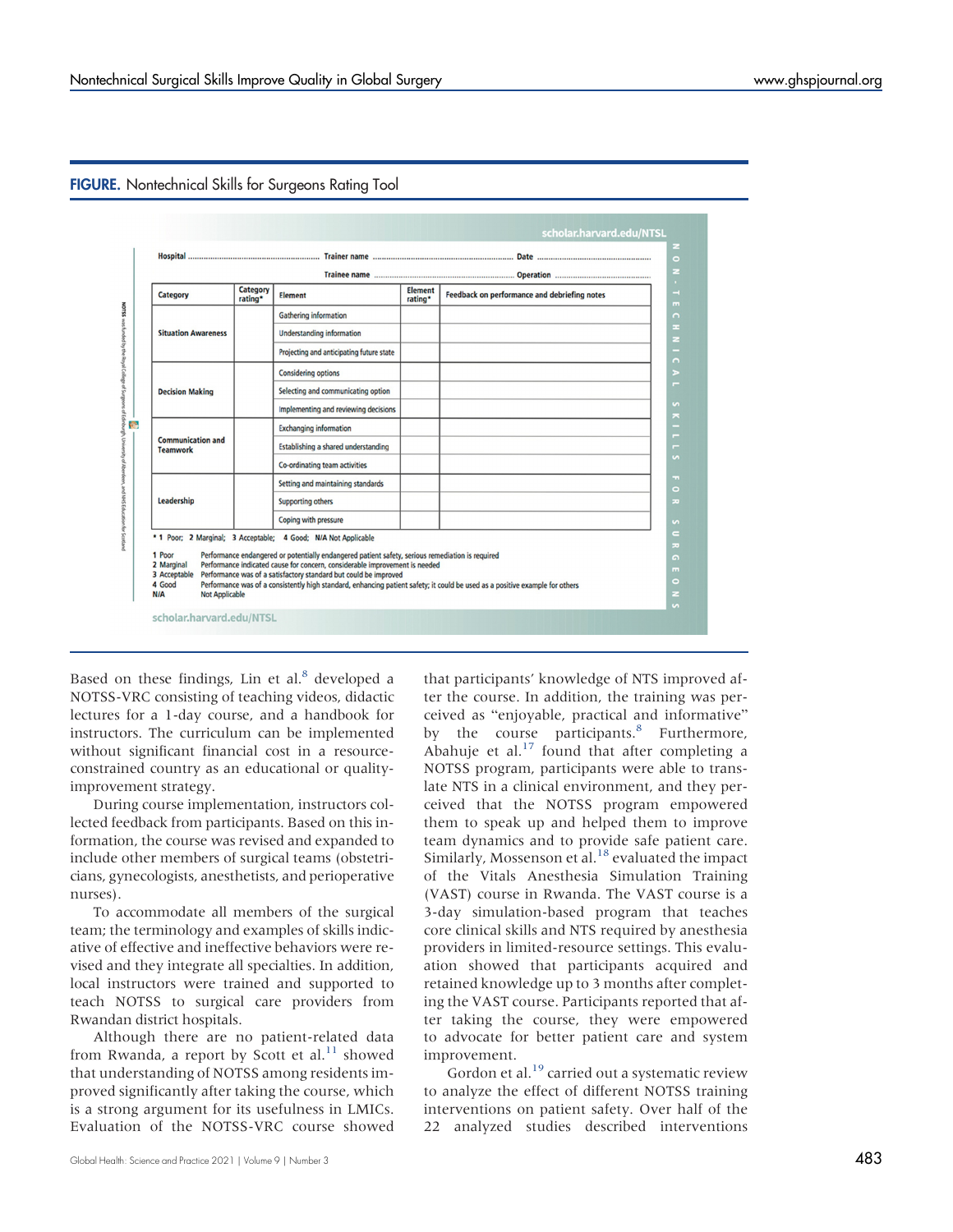delivered to multidisciplinary teams. The teaching methods included simulation and role-playing, observation, didactic teaching, and games. The authors acknowledged that the analyzed studies had significant heterogeneity, which hindered drawing conclusions on the effectiveness of the interventions. However, most studies reported positive outcomes of the teaching interventions, which suggests they have educational utility. The content themes of the studies analyzed were communication, error, systems, team working, leadership, and situational awareness.

The NOTSS training program may improve safety while global access to surgical care is being expanded.

We argue that the NOTSS training program may improve safety while global access to surgical care is being expanded. Based on our experience of developing and implementing the NOTSS-VRC program in Rwanda, we recommend teaching NOTSS at the hospital level because that is where health care providers, who were trained in different centers, meet and work. The course can be easily contextualized to address the challenges of the course participants, and the opportunity exists to assess the patient-related impact of the course. Teaching NOTSS should go beyond knowledge transfer in the classroom, simulation center, or online environment to support and provide mentorship to course participants as they implement NTS in the clinical environment. Effective NTS training needs to recognize the barriers and facilitators of skills implementation in clinical practice and help trainees to use facilitators to overcome the challenges. After taking the NTS course in Rwanda, health care providers identified an unpredictable working environment, work overload, hierarchy, and lack of interdisciplinary communication as barriers to behavior change. Most of these barriers can be addressed by the effective implementation of a NOTSS teaching program.<sup>17</sup>

#### **STRATEGY FOR TEACHING NOTSS**

During course preparation, instructors have to understand factors that may affect the ability of translating NOTSS into clinical practice and tailor the course in a way that enables learners to acquire skills necessary to overcome these barriers. For example, they can learn how to communicate with their superiors and improve communication with people from other disciplines, how to prioritize work when they are overloaded, and how to optimize patient care in a variable-resource setting.

Following the course, trainees should develop an action plan or quality improvement projects. Action plans ensure that learners continue to use their new skills and teach them to colleagues, thereby improving the quality of services at their facilities. Through mentorship, the instructors need to continuously mentor trainees and support them as they implement their quality improvement projects. Mentorship can be delivered through virtual online group discussions as well as onsite visits by the instructors. Follow-up and supportive supervision are key to helping participants apply new skills in real life. The instructors and the participants would have to agree on the frequency of the mentorship meetings, depending on the progress of the participants on their projects and the amount of support they need from the instructors. Using performance standards (harmonized and standardized with training materials) within a post-training follow-up approach or supportive supervision system can also support performance improvement. Following the increased popularity of virtual teaching sessions in the COVID-19 era, refresher courses can be easily organized and thus allow long-term assessment through questionnaires, which will provide evidence on how the skills taught in the course are implemented in the workplace environment and retained by the trainee.

To make an impact on the local surgical training landscape, integration of the NOTSS-VRC course into the university curriculum is desired. Involvement of other partners such as the Ministry of Health, Professional Societies (e.g., surgical, anesthesia, and nurse societies) may allow the implementation of the framework on a national scale and allow for continuous iterative development of the taxonomy to the local needs.<sup>[8](#page-5-4)</sup>

#### SCALING UP NTS

Expansion of NOTSS to new geographical areas should be preceded by a contextual and needs assessment to understand the factors that may have an impact on the successful implementation of the course. Findings from this assessment inform the design and delivery of the course. Although Rwanda has many similarities with other LMICs, the steps that we used while developing and implementing a NOTSS training program in Rwanda may not transfer exactly to other LMICs. However, similar processes may be used to identify context-specific factors to facilitate the development and implementation of a NOTSS training program in any country. Future steps include expanding NOTSS to reach the College of Surgeons of East, Central, and Southern Africa, the Pan African Academy for Christian Surgeons, and the West African College of Surgeons surgical training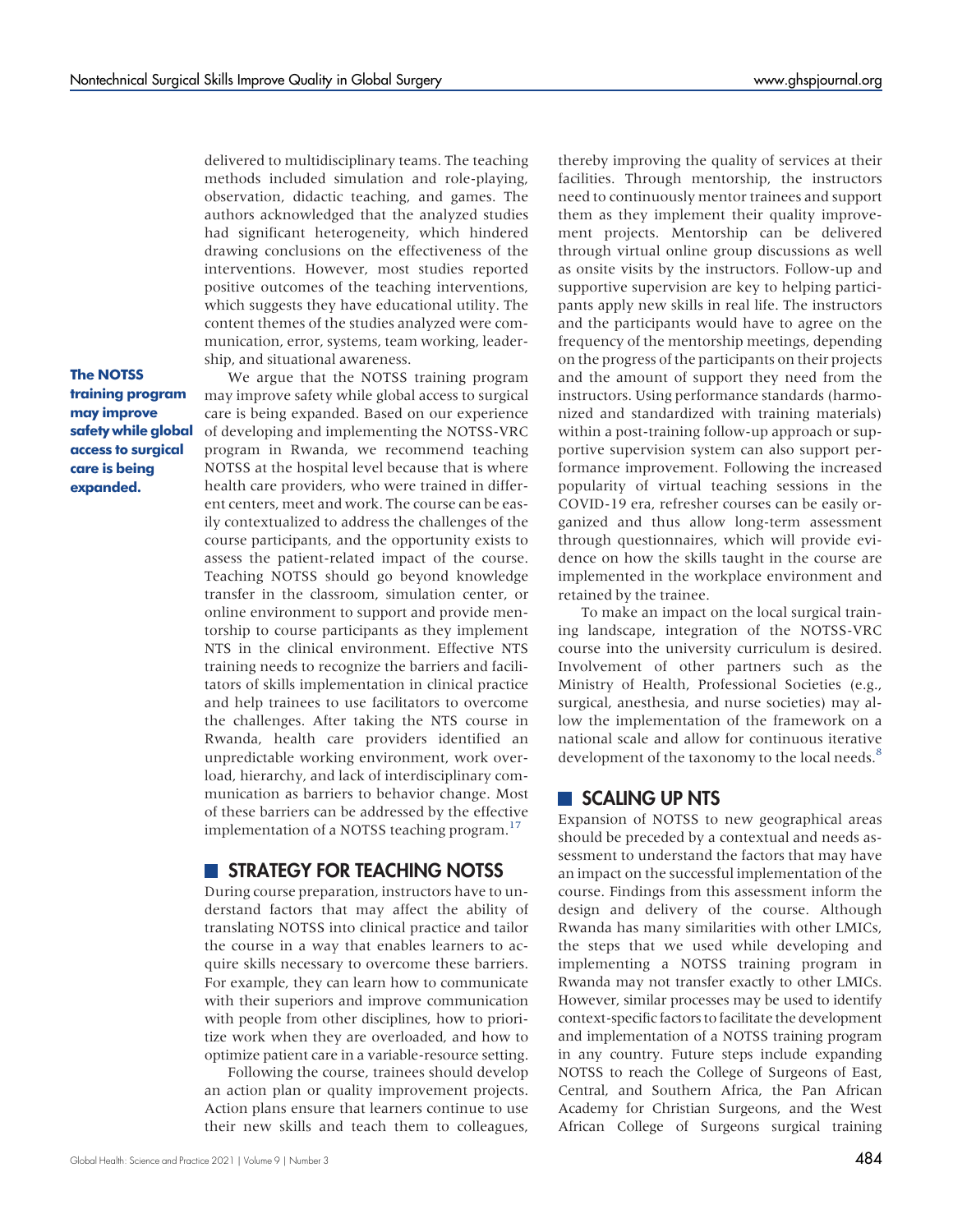programs. The COVID-19 pandemic has challenged educators, and technology was leveraged to meet educational needs. From this experience, we anticipate being able to produce online and blended NOTSS courses and reach people from different geographical areas.

# **STRATEGIES TO ASSESS THE** OUTCOME OF NOTSS EDUCATION PROGRAMS

Similar to other educational programs, NOTSS can be assessed through different levels using the Kirkpatrick model of educational program ap-praisal.<sup>[20](#page-5-15)</sup> The first level consists of an assessment of course participants' reactions to the course. The second level assesses acquisition of knowledge, skills, and attitudes and involves pre- and posttest evaluations.<sup>20</sup> The third level of this model assesses the behavior change or transfer of learning to the clinical environment. This level can be assessed by direct observation in the clinical environment or by asking participants if they implemented the NTS in a clinical environment. The fourth level assesses the impact of the course on organizational practice and patient outcomes.<sup>[20](#page-5-15)</sup> The majority of the educational program assessments focus on the first 2 levels. Assessment of the higher levels of the Kirkpatrick model is complex because multiple confounding factors may affect the outcomes of interest.<sup>20</sup>

We acknowledge the paucity of data on the impact of NOTSS training programs on behavior change and patient outcomes. Our future NOTSS training programs will be delivered at the institution; we will assess NTS behaviors of participants before and after the course, and collect patient-related metrics before and after implementing the program. This will enable gaining insight into the impact of the NOTSS training program on patient outcomes.

# **CONCLUSION**

The current paradigm of global surgery emphasizes an equitable increase in access to surgical delivery to counteract the global imbalance that disadvantages the world's impoverished and marginalized populations. Surgeon density and surgical volume are important outcome measurements to assess institutions' efforts to increase surgical care delivery. However, high-quality surgical care is equally important to prevent complications, surgical death, and reputation loss. Safe surgery will ensure that the disease burden of untreated surgical conditions is not exchanged for an epidemic of iatrogenic perioperative complications.

The World Health Organization Safe Surgery During the Checklist and the NOTSS framework are tools to increase quality and safety in the operating room by improving team performance through encouraging communication and by providing a taxonomy of cognitive and social skills. These tools can be used by global surgery interventions to improve access to safe and affordable surgical care.

NOTSS-VRC developed in Rwanda in 2013 is an educational curriculum implemented as a 1-day course for surgical teams practicing in VRCs that provides a practical guide for NTS. The framework encourages trainees to establish an action plan or a quality improvement project to teach acquired skills to colleagues, thus allowing scale-up of the training program. The outcome of the education program can be assessed using the 4 levels of the Kirkpatrick model. Lessons learned from the implementation in Rwanda include the importance of context-specific adaptation of the framework and inclusion into local institutions to increase long-term success of the program.

The efforts to improve global surgical care have been compromised by the COVID-19 pandemic, which has led to a shift of health care resources towards prevention and management at the cost of surgical care. Similarly, educators have been challenged because didactic or simulation-based training programs were compromised. However, the crisis has paved the way toward online and blended NOTSS courses that are forward-looking teaching modalities to reach people from different geographical areas.

Author contributions: EA prepared and led the workshops, contributed to manuscript writing and submission. DJL drafted the manuscript, coordinated the revision process, and manuscript management. KR, EM, RKG, WW, GN, RR, SY participated in the workshop, and contributed to the manuscript redaction, SPB was the senior lead of the workshop and supervised the manuscript writing and revision processes.

Competing interests: None declared.

## **REFERENCES**

- <span id="page-4-0"></span>1. Meara JG, Leather AJM, Hagander L, et al. Global Surgery 2030: evidence and solutions for achieving health, welfare, and economic development. Lancet. 2015;386(9993):569–624. [CrossRef.](https://doi.org/10.1016/S0140-6736(15)60160-X) **[Medline](http://www.ncbi.nlm.nih.gov/pubmed/25924834)**
- <span id="page-4-1"></span>2. O'Flynn E, Andrew J, Hutch A, et al. The specialist surgeon workforce in East, Central and Southern Africa: a situation analysis. World J Surg. 2016;40(11):2620–2627. [CrossRef.](https://doi.org/10.1007/s00268-016-3601-3) [Medline](http://www.ncbi.nlm.nih.gov/pubmed/27283189)
- <span id="page-4-2"></span>3. Van Essen C, Steffes BC, Thelander K, Akinyi B, Li HF, Tarpley MJ. Increasing and retaining African surgeons working in rural hospitals: an analysis of PAACS surgeons with twenty-year program follow-up. World J Surg. 2019;43(1):75–86. [CrossRef](https://doi.org/10.1007/s00268-018-4781-9). [Medline](http://www.ncbi.nlm.nih.gov/pubmed/30178129)
- <span id="page-4-3"></span>4. Bode CO, Nwawolo CC, Giwa-Osagie OF. Surgical education at the West African College of Surgeons. World J Surg. 2008;32 (10):2162–2166. [CrossRef.](https://doi.org/10.1007/s00268-008-9710-x) [Medline](http://www.ncbi.nlm.nih.gov/pubmed/18758852)

COVID-19 pandemic, technology was leveraged to meet educational needs, and these lessons may help in offering NOTSS courses to people in different geographical areas.